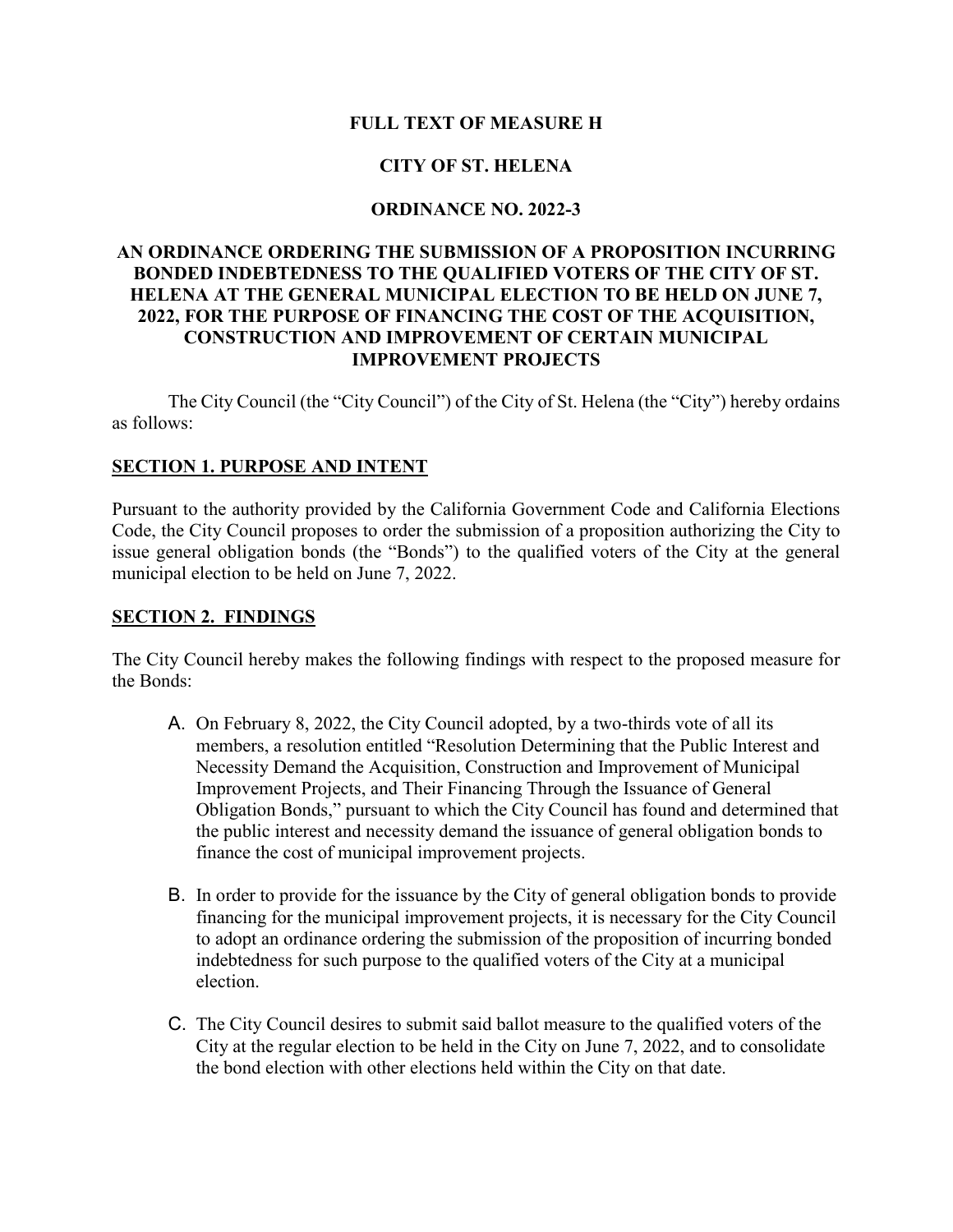## **SECTION 3. CALL FOR ELECTION**

The City Council hereby orders that there be submitted to the qualified voters of the City a proposition on incurring bonded indebtedness for the purposes set forth in this Ordinance, at the regular election to be held on June 7, 2022.

### **SECTION 4. BALLOT PROPOSITION**

The City Council hereby submits to the qualified voters of the City, at the regular election to be held on June 7, 2022, a proposition on issuing the Bonds. The statement of the measure shall be in substantially the form set forth in the resolution of the City placing the measure on the ballot.

### **SECTION 5. OBJECT AND PURPOSE OF BONDS**

The object and purpose of the Bonds is to finance the costs of municipal improvement projects of the City (the "Improvements"), consisting of drinking water system improvements, including but not limited to Bell Canyon Spillway repairs, water main rehabilitation and replacements, valve replacements, Bell Canyon Phreatic Surface Monitoring, lower reservoir rehabilitation, and replacing pipes to increase fire flow, sewer system improvements, including but not limited to replacing pipes and making Crinella Lift Station improvements, stormwater system improvements, including but not limited to replacing pipes, drains, culverts and other components of the system, and recycled water system improvements, including but not limited to providing pump station and pipes to distribute recycled water, all as acquired or constructed by the City to protect local water quality/supply, improve drought resilience, keep sewage, pollution, trash and chemicals from local rivers, creeks and streams, and protect safe, sustainable, local water sources.

The authorized Improvements also include all work, facilities and expenditures necessary and incidental to the projects described above. Examples of such work, facilities, and expenditures include, but are not limited to: costs of design, engineering, architect and other professional services, inspections, site preparation, utilities, landscaping, construction management and other planning and permitting, legal, accounting and similar costs; a customary construction contingency; demolition and disposal of existing structures; rental or construction of storage facilities and other space on an interim basis for materials and other equipment and furnishings displaced during construction; addressing unforeseen conditions revealed by construction or renovation, and other necessary improvements required to comply with existing building codes and other applicable law, including the Americans with Disabilities Act; costs of the bond election; bond issuance costs; project administration during the duration of such projects; and financing and interest costs on the Bonds.

The final costs, locations, designs, layouts and other components of the Improvements will be determined as plans are finalized, construction bids are awarded, and projects are completed. Therefore, the City Council cannot guarantee that the Bonds will provide sufficient funds to allow completion of all needed Improvements.

## **SECTION 6. ESTIMATED COST OF IMPROVEMENTS**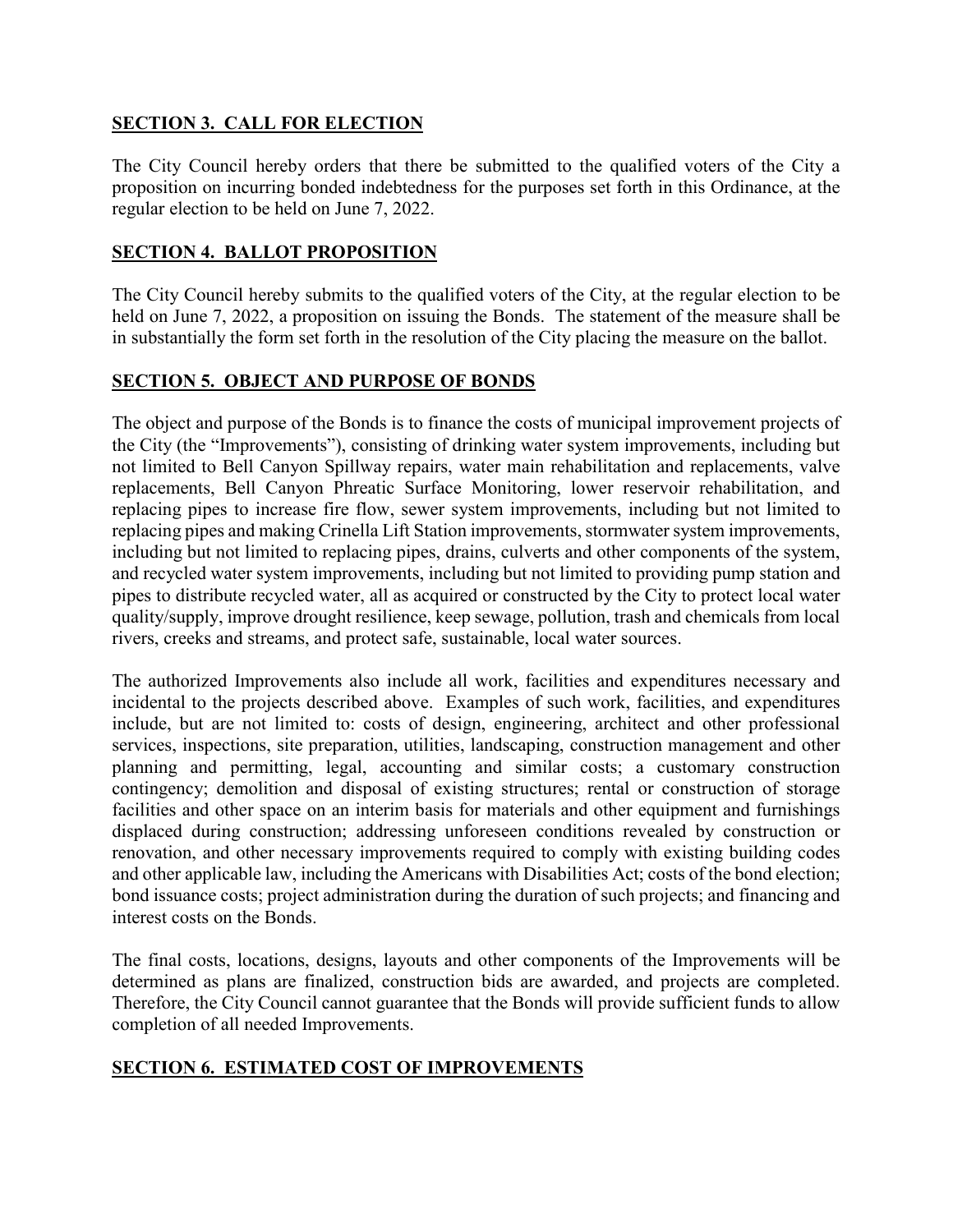The estimated cost of the Improvements is \$19,150,000. The estimated cost includes legal or other fees, the costs of printing the Bonds, and other costs and expenses incidental to or connected with the authorization, issuance and sale of the Bonds. To the extent the Improvements financed are revenue-producing public works, the cost of the Improvements may also include bond interest estimated to accrue during the construction period and for a period of not to exceed 12 months after completion of construction.

## **SECTION 7. PRINCIPAL AMOUNT OF BONDS**

The amount of the principal of the Bonds shall not exceed \$19,150,000.

## **SECTION 8. MAXIMUM INTEREST RATE**

The maximum rate of interest to be paid on the Bonds shall be the statutory maximum of 12% per annum. Said interest shall be payable semiannually, except that interest for the first year after the date of the Bonds may be made payable at the end of said year.

## **SECTION 9. ISSUANCE AND SALE OF BONDS**

The City proposes to issue and sell the Bonds pursuant to Article 1, commencing with Section 43600, of Chapter 4 of Division 4 of Title 4 of the California Government Code, or Article 4.5, commencing with Section 53506, of Chapter 3 of Part 1 of Division 2 of Title 5 of the California Government Code, in one or more series, in the maximum amount and for the objects and purposes set forth above if two-thirds of all qualified voters voting on the proposition set forth above vote in favor thereof. The Bonds will be general obligations of the City payable from and secured by ad valorem taxes levied and collected in the manner prescribed by the laws of the State of California. The revenue generated from the ad valorem tax levied and collected will be used for the payment of debt service on the Bonds. All of the Bonds shall be equally and ratably secured, without priority, by the taxing power of the City.

## **SECTION 10. MANNER OF CONDUCTING ELECTION**

The election on the Bonds held on June 7, 2022 shall be held and conducted, election officers appointed, voting precincts designated, ballots printed, polls opened and closed, ballots counted, and returned, returns canvassed, results declared, and all other proceedings incidental to and connected with the election shall be regulated and done in accordance with the provisions of law regulating the election with which it is consolidated.

# **SECTION 11. PROCEDURE FOR VOTING ON PROPOSITION**

Ballots for the election shall be provided in the form and in the number provided by law. Voters shall be provided an opportunity to vote for or against the proposition on the ballot, in accordance with procedures to be adopted by the authorized officers of the County of Napa (the "County") charged with conducting the election.

## **SECTION 12. ACCOUNTABILITY REQUIREMENTS**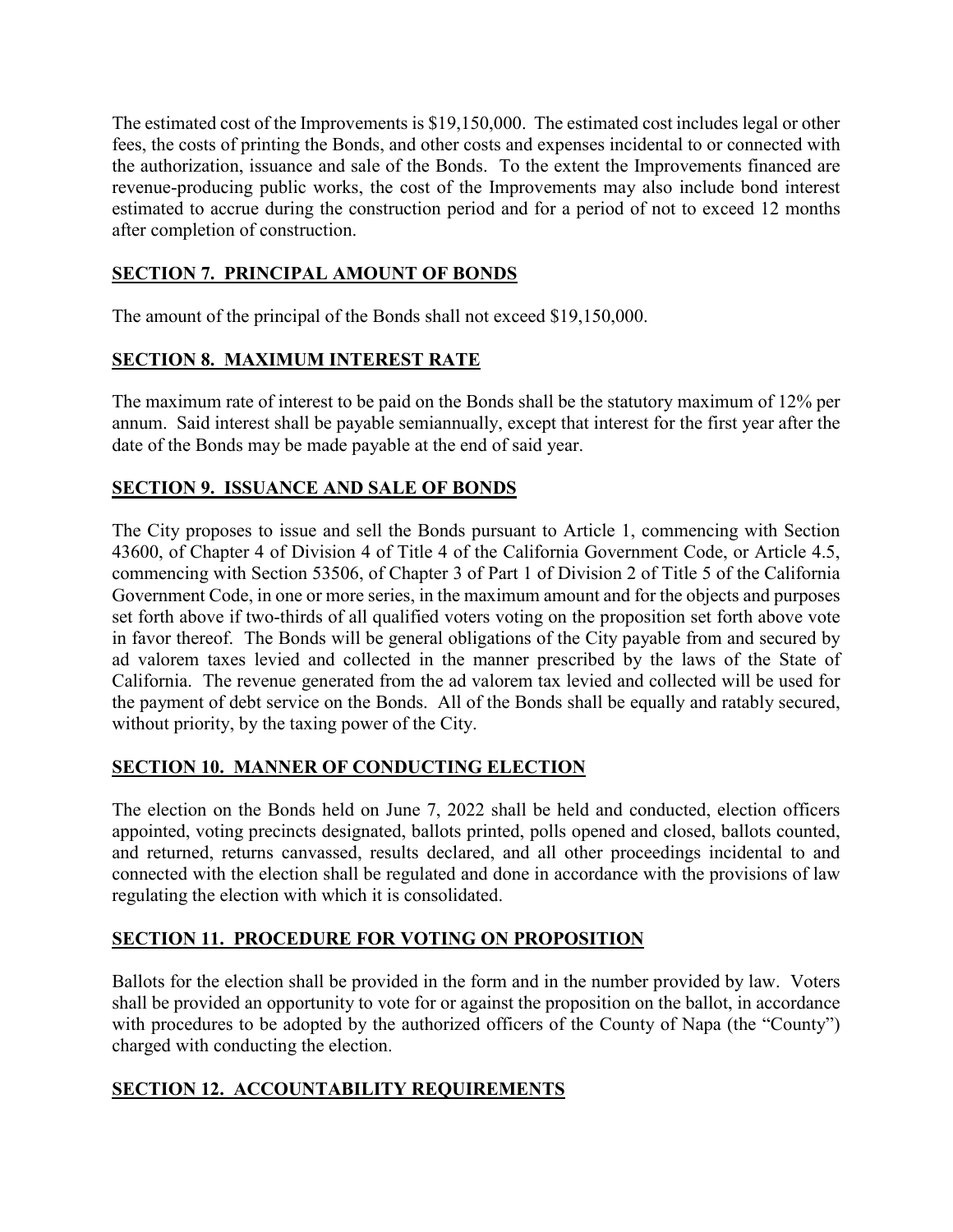In accordance with Sections 53410 and 53411 of the California Government Code, the City Council hereby adopts the following accountability requirements relating to the Bonds:

(a) A separate account shall be created and held by the City, into which the proceeds of the Bonds are deposited and applied solely for the purpose of financing the Improvements.

(b) The Administrative Services Director of the City shall file a report with the City Council at least annually showing the amount of Bond proceeds collected and expended, and the status of the Improvements.

## **SECTION 13. IDENTIFICATION OF TAX**

The tax imposed by this measure is an ad valorem tax levied upon taxable real property in the City, and will be used to pay the principal and interest on the Bonds.

## **SECTION 14. ESTABLISHMENT OF OVERSIGHT COMMITTEE**

In the event the ballot proposition is passed by two-thirds of all qualified voters voting on the proposition and the Bonds are issued, the City Council shall establish and appoint members to an oversight committee, which shall have responsibility for reviewing and reporting on the expenditure of the proceeds of the Bonds.

## **SECTION 15. OFFICIAL ACTIONS**

The Mayor, the City Manager, the Administrative Services Director, the City Clerk, and any of their designees, are hereby authorized to execute any documents and to perform all acts necessary to place the bond measure on the ballot.

### **SECTION 16. INTERPRETATION**

The provisions of this Ordinance, being necessary for the health, welfare, and safety of the City and its residents, is to be liberally interpreted to carry out its purposes. No error, irregularity or informality, and no neglect or omission of any officer, in any proceeding taken related to the submission of the proposition incurring bonded indebtedness to the qualified voters of the City shall void or invalidate any such proceeding, any Bonds issued by the City or any levy of ad valorem taxes to pay principal of and interest on the Bonds.

### **SECTION 17. SEVERABILITY**

If any provision of this Ordinance or the application thereof to any person or circumstance is held invalid, such invalidity shall not affect any other provisions or applications, and to this end the provisions this Ordinance are declared to be severable.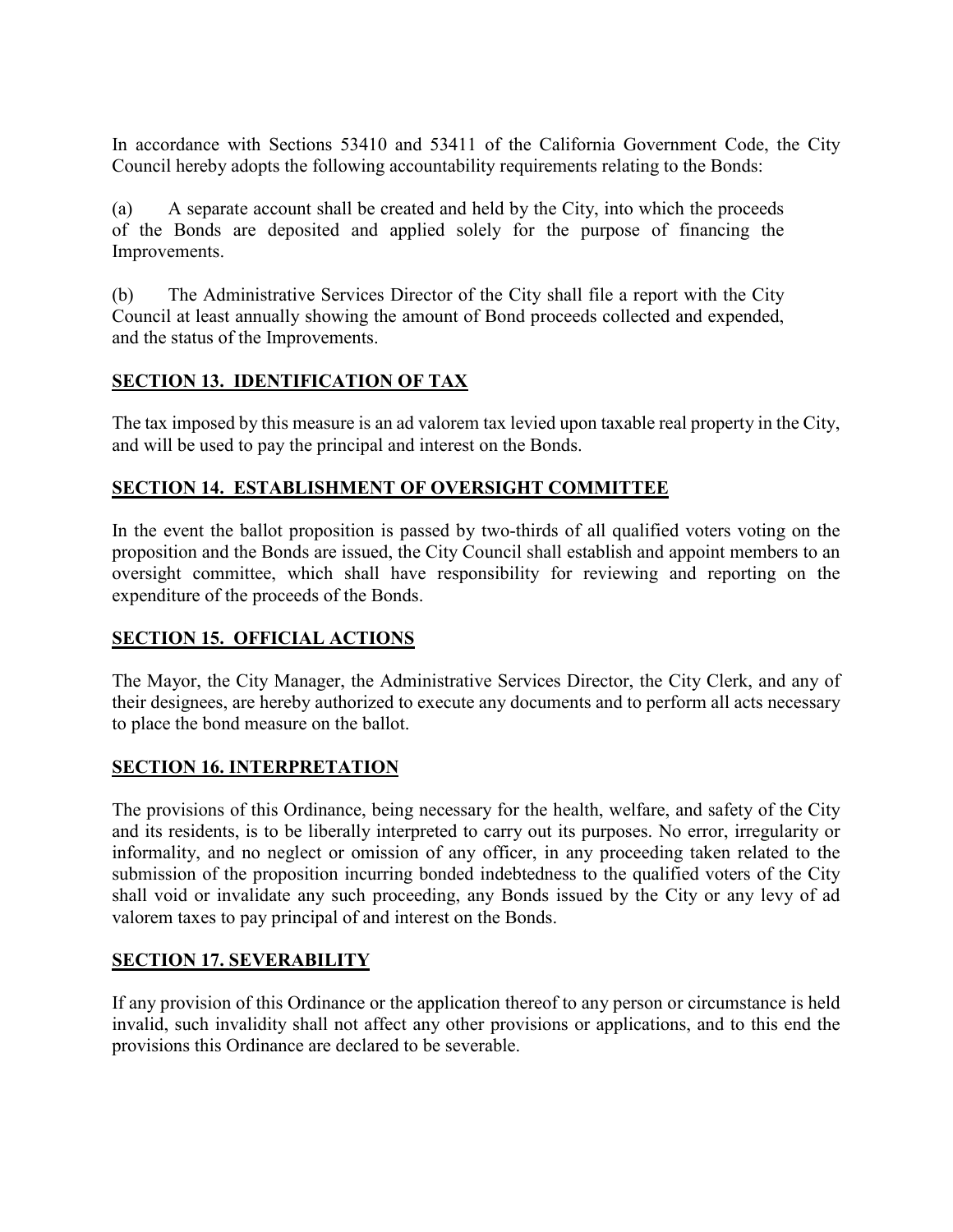## **SECTION 18. PUBLICATION OF ORDINANCE**

This Ordinance shall be published once a day for at least seven days in a newspaper published at least six days a week in the City, or once a week for two weeks in a newspaper published less than six days a week in the City. The first of said publications shall, in either event, be within 15 days after the adoption of this Ordinance. If there are no such newspapers, it shall be posted in three public places in the City for two succeeding weeks. No other notice need be given.

## **SECTION 19. EFFECTIVE DATE**

In accordance with Section 36937(a) of the California Government Code, this Ordinance shall become effective immediately, as an ordinance relating to an election, upon its adoption by twothirds vote of all the members of this City Council.

THE FOREGOING ORDINANCE was introduced at a regular meeting of the St. Helena City Council on the 8<sup>th</sup> day of February, 2022, and was adopted at a regular meeting of the St. Helena City Council on the  $22<sup>nd</sup>$  day of February, 2022, by the following vote:

| Mayor Ellsworth:        | Yes |
|-------------------------|-----|
| Vice Mayor Dohring:     | Yes |
| Councilmember Chouteau: | Yes |
| Councilmember Hardy:    | Yes |
| Councilmember Hall:     | Yes |

APPROVED:

 $\overline{a}$ Geoff Ellsworth, Mayor

ATTEST:

CITY OF ST. HELENA

 $\overline{a}$ Cindy Tzafopoulos, City Clerk

I, CINDY TZAFOPOULOS, CITY CLERK of the City of St. Helena, California, do hereby certify that the foregoing Ordinance was regularly introduced and placed upon its first reading at a regular meeting of the City Council on the 8<sup>th</sup> day of February, 2022. That thereafter said Ordinance was duly adopted and passed at a regular meeting of the City Council on the  $22<sup>nd</sup>$  day of February, 2022, by the following vote:

Mayor Ellsworth: Yes Vice Mayor Dohring: Yes